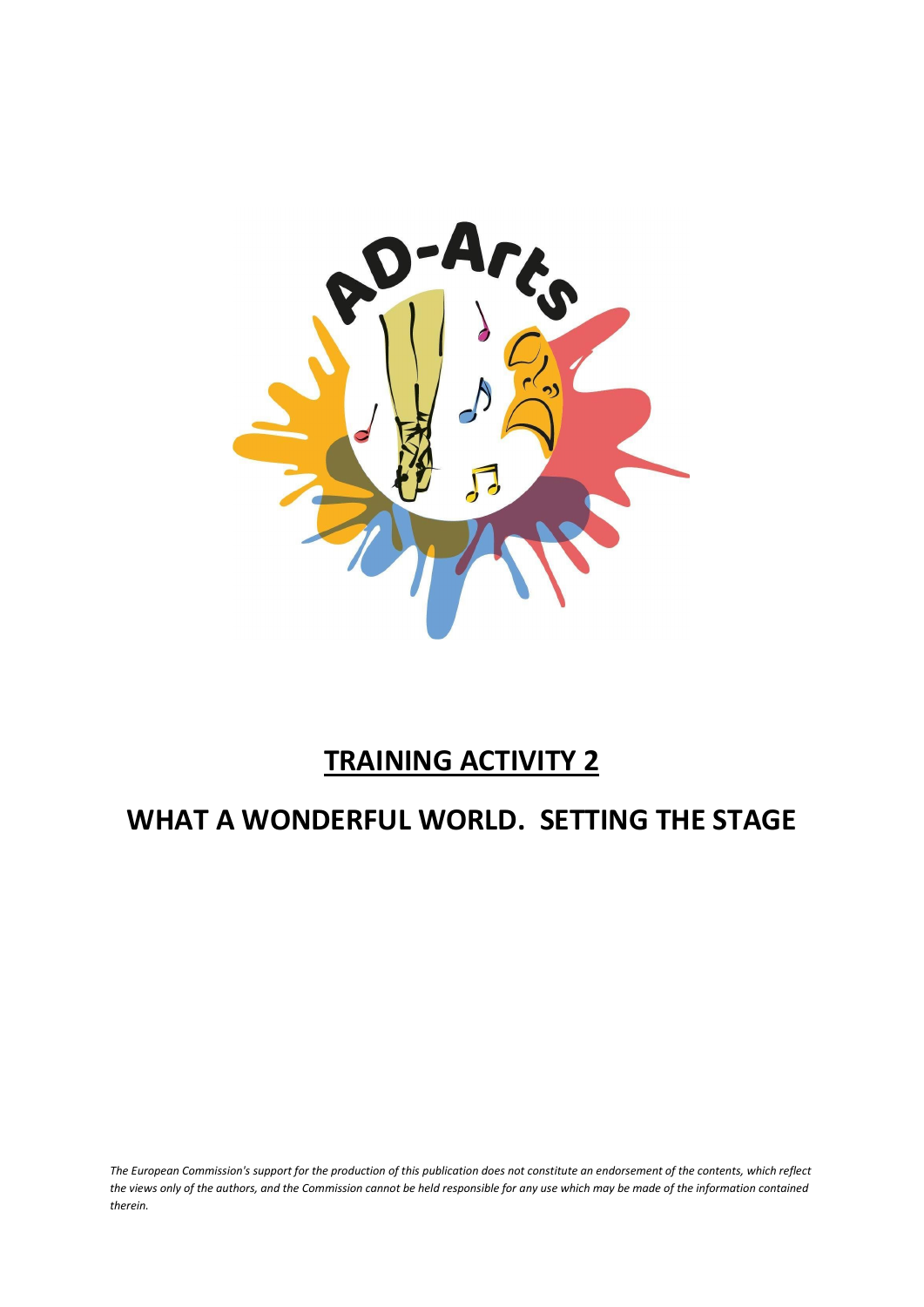



# **Description of the activity**

### **Objectives:**

Art therapy is a form of psychotherapy that uses art media as its primary mode of communication, where the main concern is not making an aesthetic image, but to enable a PwAD to change and grow on a personal level through the use of art materials in a safe and facilitating environment. Arts‐based therapies are generally considered as interventions managing manifestations of dementia, therefore the objectives are:

- To help to slow cognitive deterioration, address symptoms related to psychosocially challenging behaviours;
- Improve quality of life;
- To improve socialization of PwAD and their caregivers;
- To work the dimension areas through fine art;
- To activate reminiscence of PwAD:
- To encourage autonomy of PwAD and therefore lessen the burden of their caregivers.
- To improve interpersonal relationships and help create bonds.

#### **Participants:**

- People with Mild-Moderate Alzheimer
- Relatives
- Professionals

#### **Competences to be trained (relatives and professionals):**

- Having an ability to communicate with PwAD;
- Working in a team;
- Ability to deal with difficult or embarrassing situations.
- Knowledge of ICT tools;
- Support by professionals from CATs;
- Knowledge of dementia;
- Maturity and respectful manner;
- Willingness to learn new things about art therapy;

#### **Competences to be trained (People with Mild-Moderate Alzheimer):**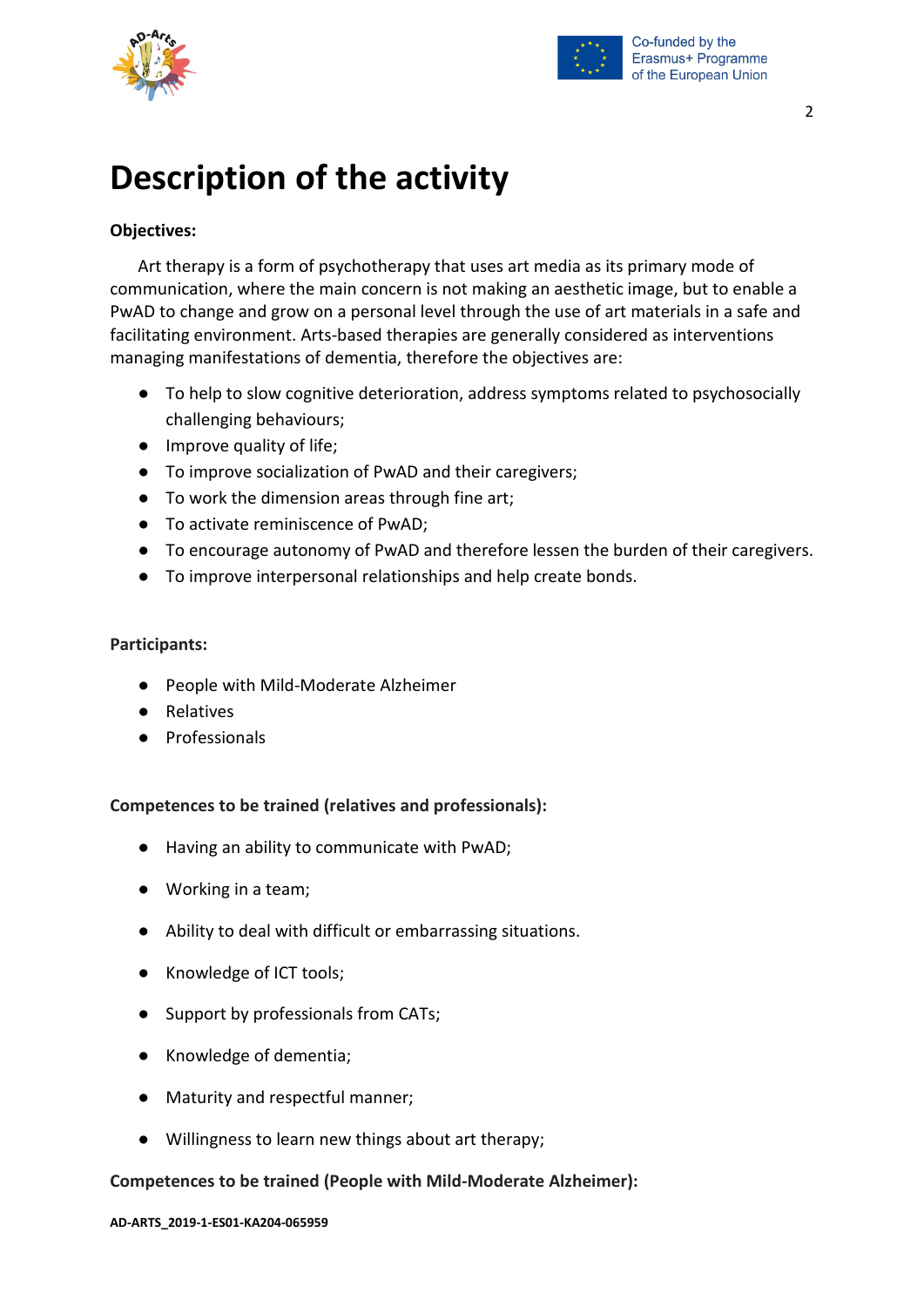



- non-verbal channel of communication;
- self-expression;
- attention;
- social skills;
- object recognition;
- perception of the spatial position of objects;
- fine motor functions;
- the hand-brain interaction which also helps develop coordination;
- Perception of colour, shape, space, proportion.

#### **Training contents:** Art Therapy for PwAD

- Impacts on cognitive, behavioural and emotional symptoms;
- Main methodologies and tools to use fine art as therapy for PwAD;
- Application in domiciliary environments;
- Digital tools to enhance fine art therapy.

#### **Estimated duration:**

- F2F: 13 hours.
- Online: 4 hours.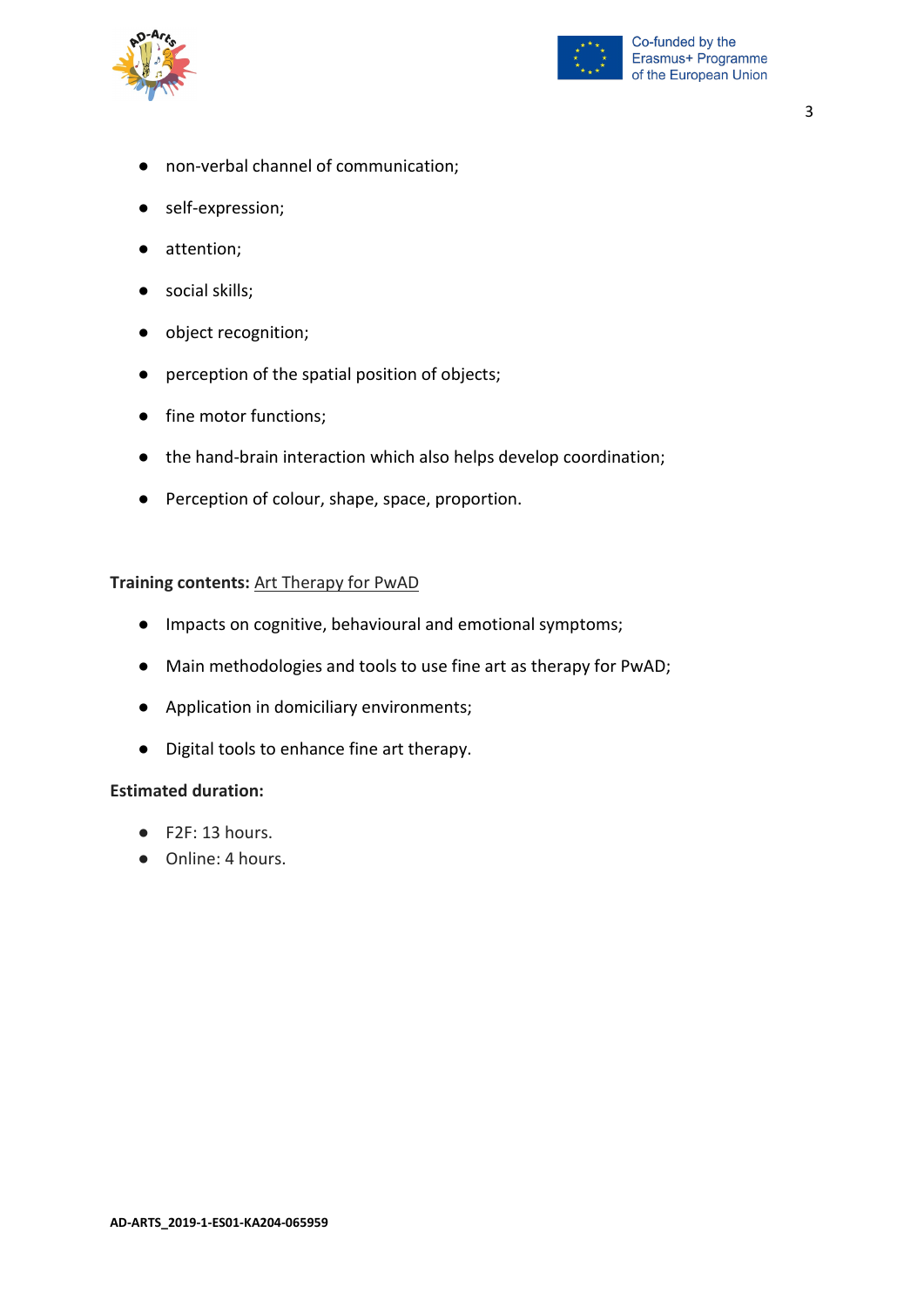



### 4

# **Implementation**

| <b>ACTIONS</b>                     | <b>EXPLANATION, TIMING AND RESOURCES NEEDED</b>                                                                                                       |
|------------------------------------|-------------------------------------------------------------------------------------------------------------------------------------------------------|
| <b>F2F/ONLINE</b>                  |                                                                                                                                                       |
| <b>Opening-Introduction of</b>     | Step 1.                                                                                                                                               |
| <b>Participants &amp; Activity</b> | First of all, group members introduce themselves to each other:                                                                                       |
|                                    | Acquaintance Game "Name Chain" is applied:                                                                                                            |
|                                    | Participants stand in a circle, facing in, and the moderator<br>becomes the locomotive.                                                               |
|                                    | The locomotive walks around the inside of the circle and<br>introduces herself/himself to the participant standing across<br>her/him: "Hi, I'm Mary." |
|                                    | The participant standing facing her/him introduces<br>herself/himself in return: "Hi, I'm Bob."                                                       |
|                                    | Mary, the locomotive, repeats Bob's name then cheers "Bob!<br>Bob!" Mary then turns to another participant to introduce<br>themselves.                |
|                                    | Timing: 15 minutes (15 minutes to introduce each participant to<br>the rest of the group).                                                            |
|                                    | <b>Training Materials and resources:</b>                                                                                                              |
|                                    | A board/flip board to write names of all participants                                                                                                 |
|                                    | Step 2.                                                                                                                                               |
|                                    | Professionals/relatives should read guidelines for trainers:                                                                                          |
|                                    | How to make PwAD cooperate in a Group Dynamic.                                                                                                        |
|                                    | Some ideas on how to prepare the action(s).                                                                                                           |
|                                    | How to communicate with PwAD.                                                                                                                         |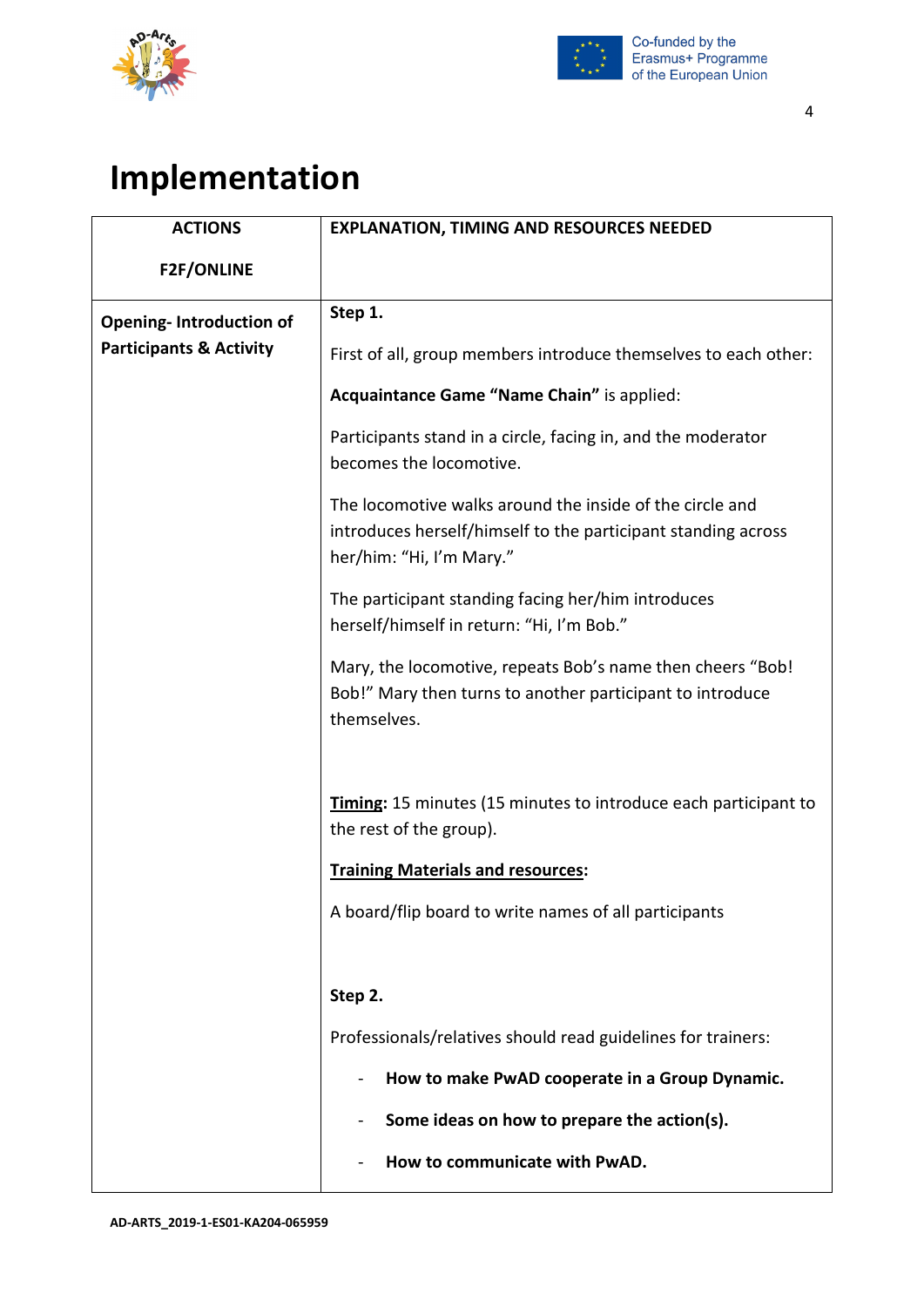



|                                                    | After that professional/relative starts the activity asking users<br>what the title of the activity evokes or reminds them (a musical,                                                                                                 |
|----------------------------------------------------|----------------------------------------------------------------------------------------------------------------------------------------------------------------------------------------------------------------------------------------|
|                                                    | a poster, a stage, a costume, etc) or what they think the activity<br>is about after that carrying out an introduction explaining the                                                                                                  |
|                                                    | activity.                                                                                                                                                                                                                              |
|                                                    | The activity consists of learning material for designing a stage<br>and costumes for any selected musical show.                                                                                                                        |
|                                                    | Timing: 40 minutes (40 minutes to read the guidelines).                                                                                                                                                                                |
|                                                    | <b>Training Materials and resources:</b>                                                                                                                                                                                               |
|                                                    | Guidelines for trainers: how to make PwAD to cooperate<br>in a Group Dynamic.                                                                                                                                                          |
|                                                    | Guidelines for trainers: Some ideas on how to prepare<br>٠<br>the action(s).                                                                                                                                                           |
|                                                    | Guidelines for trainers how to communicate with PwAD.                                                                                                                                                                                  |
|                                                    | Laptop/computer<br>٠                                                                                                                                                                                                                   |
|                                                    |                                                                                                                                                                                                                                        |
| GD. Designing the stage                            | Step 1.                                                                                                                                                                                                                                |
| (scenography elements).<br>Taking into account the | Explanation of the purpose of the task and making common<br>decisions:                                                                                                                                                                 |
| aspects related to<br>reminiscence                 | Determination of the start/stop times and rules of the task;<br>٠                                                                                                                                                                      |
|                                                    | Resolution of the expectations of the<br>٠<br>managers/trainers/members;                                                                                                                                                               |
|                                                    | The responsibilities and promises of the participants to<br>٠<br>achieve the goal of the task and comparison of those offers<br>with the expectations, making decisions to overcome<br>discrepancies that result from this comparison. |
|                                                    | <b>Studying Scenarios:</b><br>٠                                                                                                                                                                                                        |
|                                                    | How to select the Scenario;<br>O                                                                                                                                                                                                       |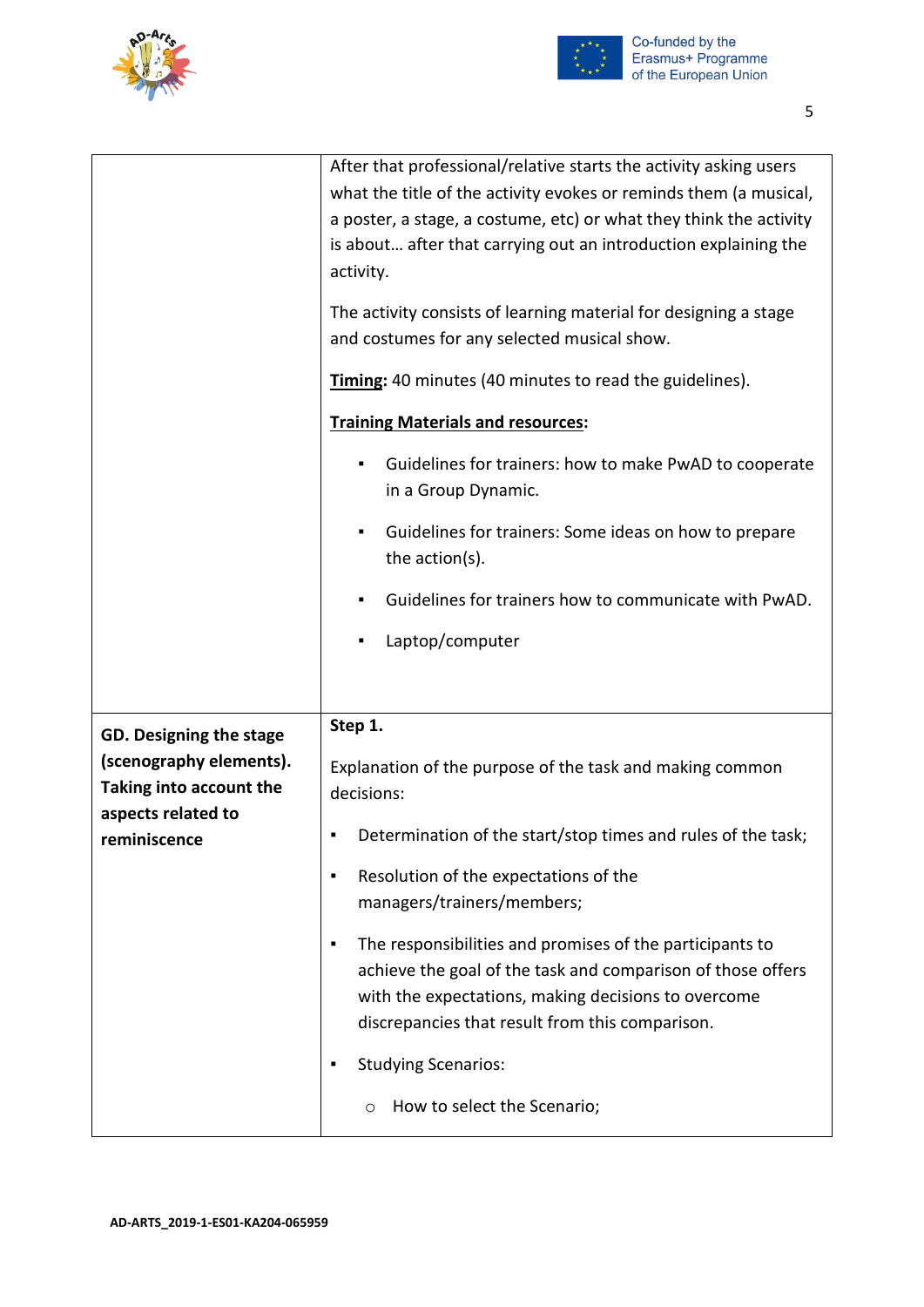



| Which elements of the script to examine: People, event<br>O<br>or situation, place, time, actors, director, audience:                                                                                                                                                                                                                               |
|-----------------------------------------------------------------------------------------------------------------------------------------------------------------------------------------------------------------------------------------------------------------------------------------------------------------------------------------------------|
| People: The event, which is the subject of the<br>scenario, happens to a person or a group. People are<br>divided into first degree and second degree people<br>based on their relevance to the event.                                                                                                                                              |
| Event or Situation: Any event that may happen to a<br>٠<br>person, any situation that a person may encounter<br>can be a theme. The plot arises from the hero's<br>conflict with himself or his environment. It develops<br>and reaches a result with the support of his feelings<br>such as liking, desire, longing, passion, anger, fear,<br>etc. |
| Location: Anywhere in the world can materialise as<br>the location.                                                                                                                                                                                                                                                                                 |
| Time: There is no problem in giving time in the script,<br>٠<br>chronological time, time initiated from node, time<br>initiated from result can be used.                                                                                                                                                                                            |
| Actors: Conversation is very important in scenarios;<br>٠<br>they affect the success of the script. Players wear<br>makeup to match the personality they portray; they<br>wear costumes suitable for their roles and use<br>accessories.                                                                                                            |
| Director: It is the director who always supervises the<br>actors and ensures that the link between events is<br>not broken. A script can only achieve stage success<br>with a good director.                                                                                                                                                        |
| Viewers: The audience must go in time to watch the<br>game; they should not disturb their environment.                                                                                                                                                                                                                                              |
| <b>Studying Rules and expectations:</b>                                                                                                                                                                                                                                                                                                             |
| As in all kinds of group work, some rules must be<br>O<br>followed in order to achieve positive, satisfactory results<br>in our working group.                                                                                                                                                                                                      |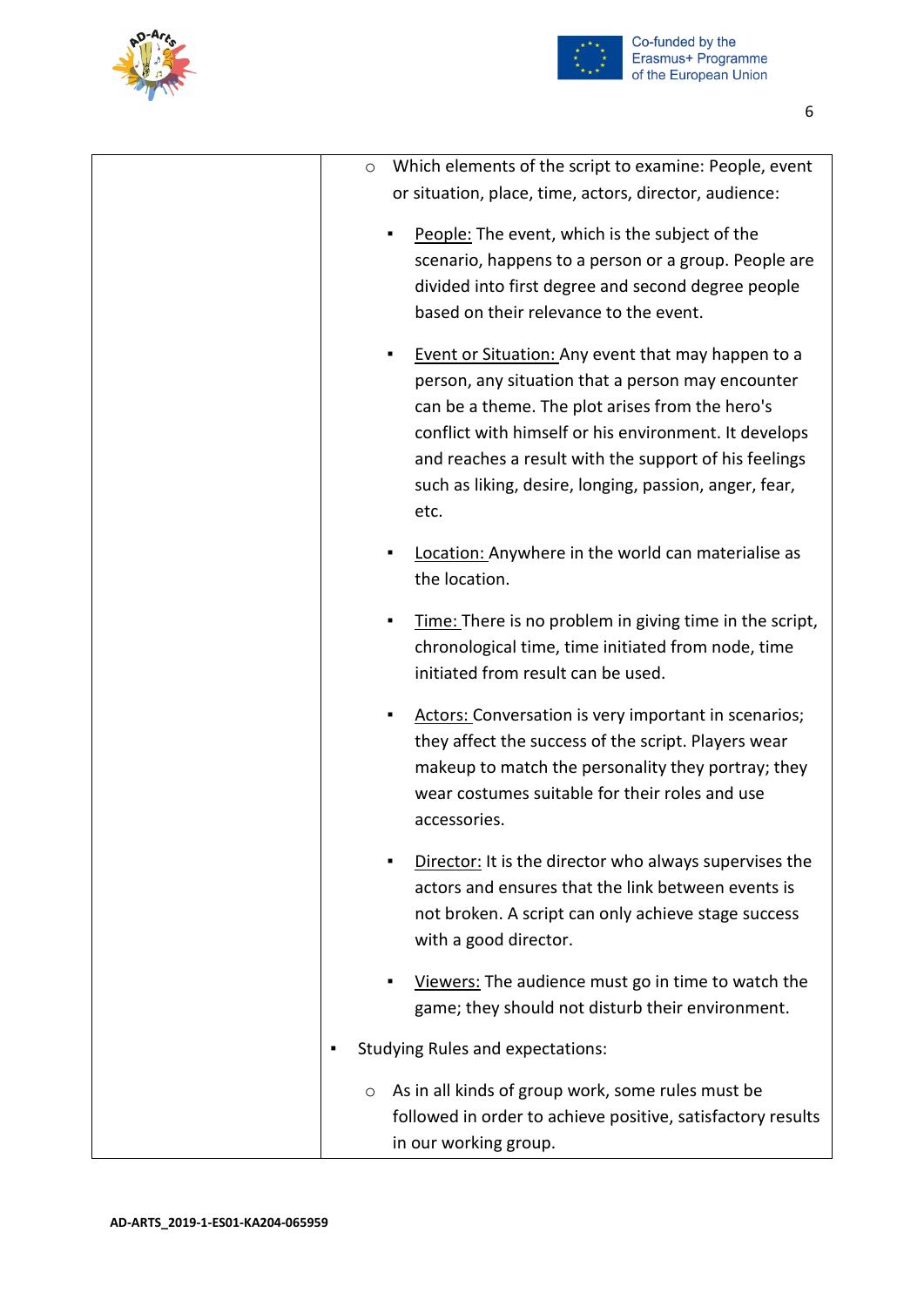



| These rules are specific to this group, created by the<br>suggestions from all participants, e.g.:                                                                                                                                                                                                                                                                                                                                                     |
|--------------------------------------------------------------------------------------------------------------------------------------------------------------------------------------------------------------------------------------------------------------------------------------------------------------------------------------------------------------------------------------------------------------------------------------------------------|
| To comply with the time,<br>O                                                                                                                                                                                                                                                                                                                                                                                                                          |
| Not to disturb others,<br>O                                                                                                                                                                                                                                                                                                                                                                                                                            |
| To inform in advance, If the participant will be absent in<br>$\circ$<br>the study,                                                                                                                                                                                                                                                                                                                                                                    |
| To criticize in a positive and acceptable way, If there are<br>O<br>any criticisms,                                                                                                                                                                                                                                                                                                                                                                    |
| Pay attention and respect personal boundaries.<br>O                                                                                                                                                                                                                                                                                                                                                                                                    |
| This list may be extended in line with the opinions of the<br>participants.                                                                                                                                                                                                                                                                                                                                                                            |
| Timing: 30 minutes (15 minutes with users and 15 minutes to<br>make the common decisions).                                                                                                                                                                                                                                                                                                                                                             |
| <b>Training Materials and resources:</b>                                                                                                                                                                                                                                                                                                                                                                                                               |
| Guidelines for trainers: "Rules and Expectations".                                                                                                                                                                                                                                                                                                                                                                                                     |
| Laptop/computer.                                                                                                                                                                                                                                                                                                                                                                                                                                       |
|                                                                                                                                                                                                                                                                                                                                                                                                                                                        |
| Step 2.                                                                                                                                                                                                                                                                                                                                                                                                                                                |
| <b>Questions/Answers/Brainstorming;</b>                                                                                                                                                                                                                                                                                                                                                                                                                |
| Questions & Answers is very important for the active<br>engagement of the participants and their embracing the project;<br>additionally, it helps build the trust between the<br>manager/trainer and trainees which end up in devotion of the<br>participants.                                                                                                                                                                                         |
| Scenario, scenario elements such as people, event or situation,<br>place, time can be debated. The actors, director, audience and<br>distribution of roles can be discussed to get the opinions of the<br>participants about the scenario. After a brainstorming, the place<br>and task of each of the participant in the study can be<br>determined, each situation needs to be handled one by one,<br>taking notes of the views of the participants. |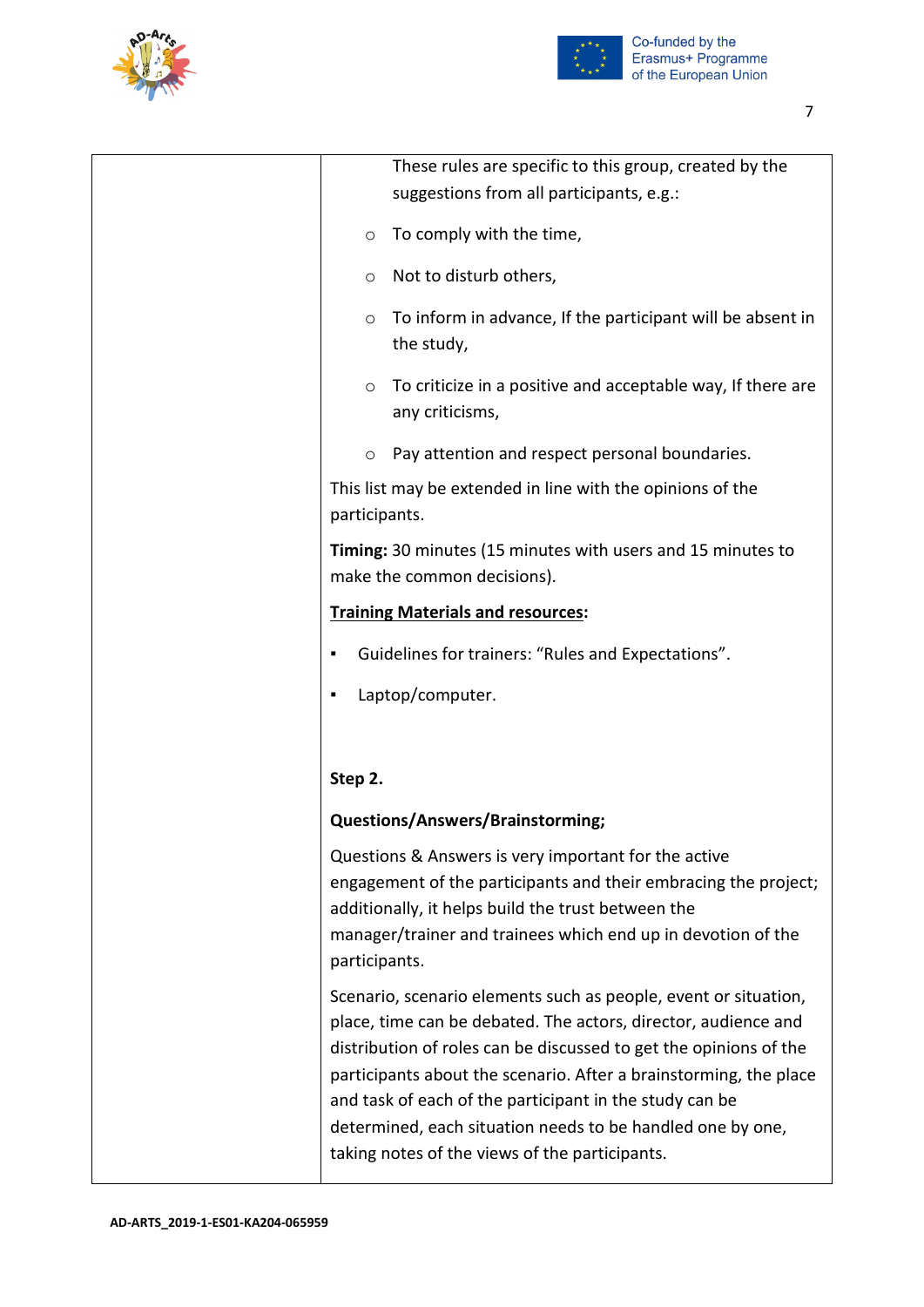



| Timing: 10 minutes (10 minutes for Questions & Answers).                                                             |
|----------------------------------------------------------------------------------------------------------------------|
| <b>Training Materials and resources:</b>                                                                             |
| Guidelines for trainers: "Rules and Expectations".<br>٠                                                              |
| Laptop/computer.<br>٠                                                                                                |
|                                                                                                                      |
| Step 3.                                                                                                              |
| Wrap up the schedule/draft/daily routine of the task                                                                 |
| All participants declare when and how long they can work on<br>٠<br>this task;                                       |
| A weekly/monthly calendar is prepared.<br>٠                                                                          |
| Timing: 30 minutes (10 minutes recording availability of each<br>participant, 20 minutes to prepare the calendar).   |
| <b>Training Materials and resources:</b>                                                                             |
| A board/ flip board to write names availabilities of all<br>٠<br>participants                                        |
| Laptop/computer.<br>٠                                                                                                |
|                                                                                                                      |
| Step 4.                                                                                                              |
| Watching professional production of the show done previously,<br>with all participants together and interpreting it. |
| Timing: 60 minutes (60 minutes to watch the professional<br>production of the show).                                 |
| <b>Training Materials and resources:</b>                                                                             |
| Laptop/computer to present the show<br>٠                                                                             |
| A digital copy of the selected show to present<br>٠                                                                  |
|                                                                                                                      |
|                                                                                                                      |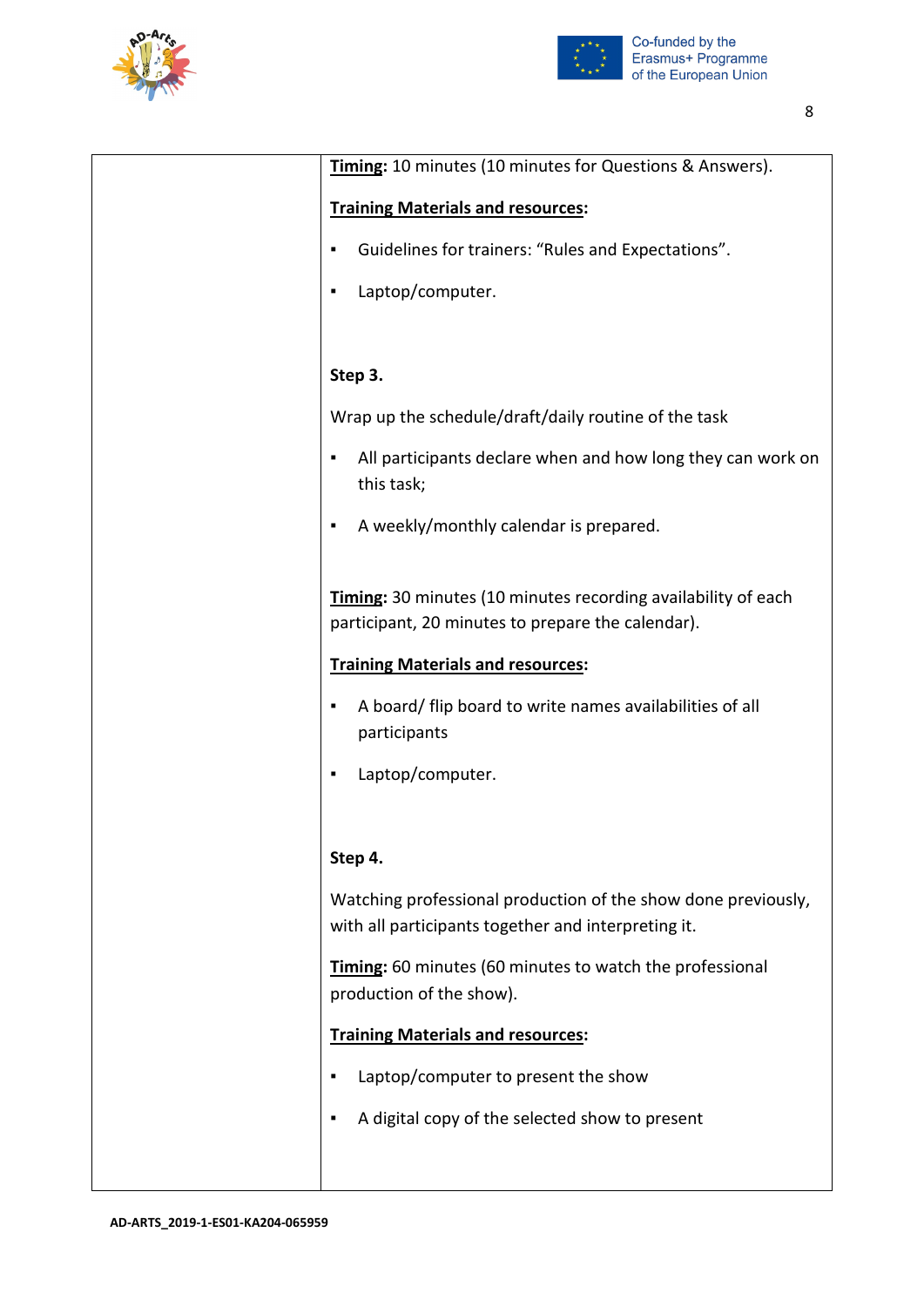



| Step 5.                                                                                                                                                        |
|----------------------------------------------------------------------------------------------------------------------------------------------------------------|
| Analysis of the show:                                                                                                                                          |
| The following questions are asked and answered:                                                                                                                |
| Who is the author of the play?                                                                                                                                 |
| What is the story in the play?                                                                                                                                 |
| What is the theme of the play?                                                                                                                                 |
| What is the target group of the play?                                                                                                                          |
| What is the dramatical logic of the play?                                                                                                                      |
| What is the approach of the play?                                                                                                                              |
| What is the type of the play?                                                                                                                                  |
| Where does the story take place?                                                                                                                               |
| When does the story take place?                                                                                                                                |
| What are the conflicts of the play?                                                                                                                            |
| What are the technical details of the play?                                                                                                                    |
| <b>Timing:</b> 40 minutes (40 minutes to ask PwD and families the<br>above-questions and get their answers and inform them on the<br>topics they do not know.) |
| <b>Training Materials and resources:</b>                                                                                                                       |
| • Laptop/computer to present the show                                                                                                                          |
| A digital copy of the selected show to present<br>п                                                                                                            |
| • A board/ flip board to write the answers to the questions                                                                                                    |
| Step 6.                                                                                                                                                        |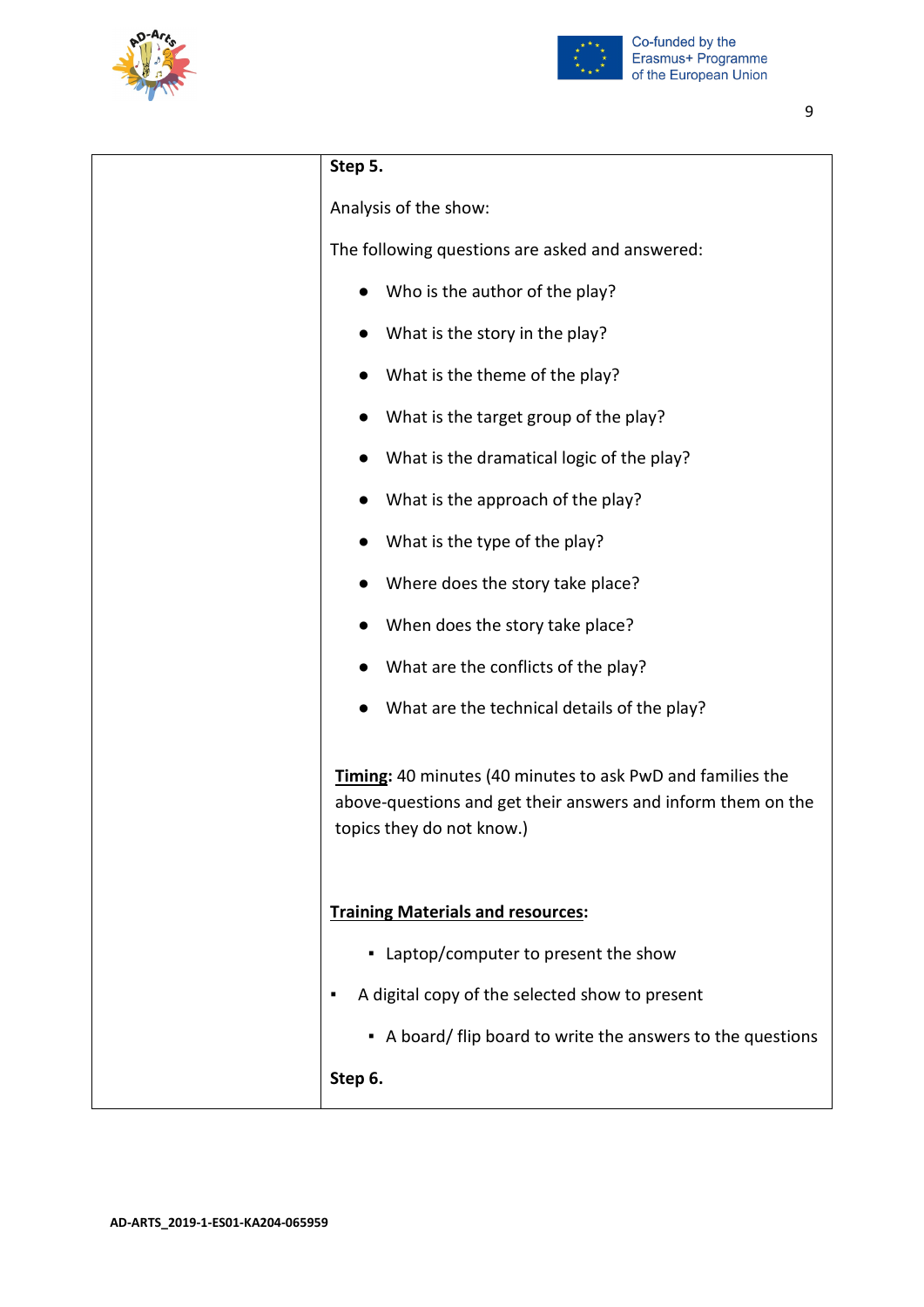



| The characters in the show and their impersonations are                                                                      |
|------------------------------------------------------------------------------------------------------------------------------|
| analyzed; while analyzing the characters these questions may be                                                              |
| asked: Who, what, where, when, why, how, etc.                                                                                |
| <b>Timing:</b> 30 minutes (30 minutes to discuss the characters.)                                                            |
| <b>Training Materials and resources:</b>                                                                                     |
| • Laptop/computer to present the show                                                                                        |
| A digital copy of the selected show to present<br>٠                                                                          |
| • A board/ flip board to write the prominent features of<br>the characters                                                   |
|                                                                                                                              |
| Step 7.                                                                                                                      |
| Getting into the state of the mind of the show, analyzing the<br>impressions and feelings and reactions of the participants. |
| The professional presents the show selected.<br>٠                                                                            |
| The professional/relative then asks the PwAD about their<br>٠<br>opinions of the show presented.                             |
| The professional/relative motivates spirit and passion.<br>٠                                                                 |
| <b>Timing:</b> 40 minutes (20 minutes to present the show to the users<br>and 20 minutes to collect their feedback).         |
| <b>Training Materials and resources:</b>                                                                                     |
| Laptop/computer to present the show                                                                                          |
| A digital copy of the selected show to present<br>٠                                                                          |
| A board/ flip board to write feelings/emotions/responses of<br>٠<br>all participants                                         |
| Step 8.                                                                                                                      |
| Determining the components of the play and listing components<br>needed for the design and staging a show.                   |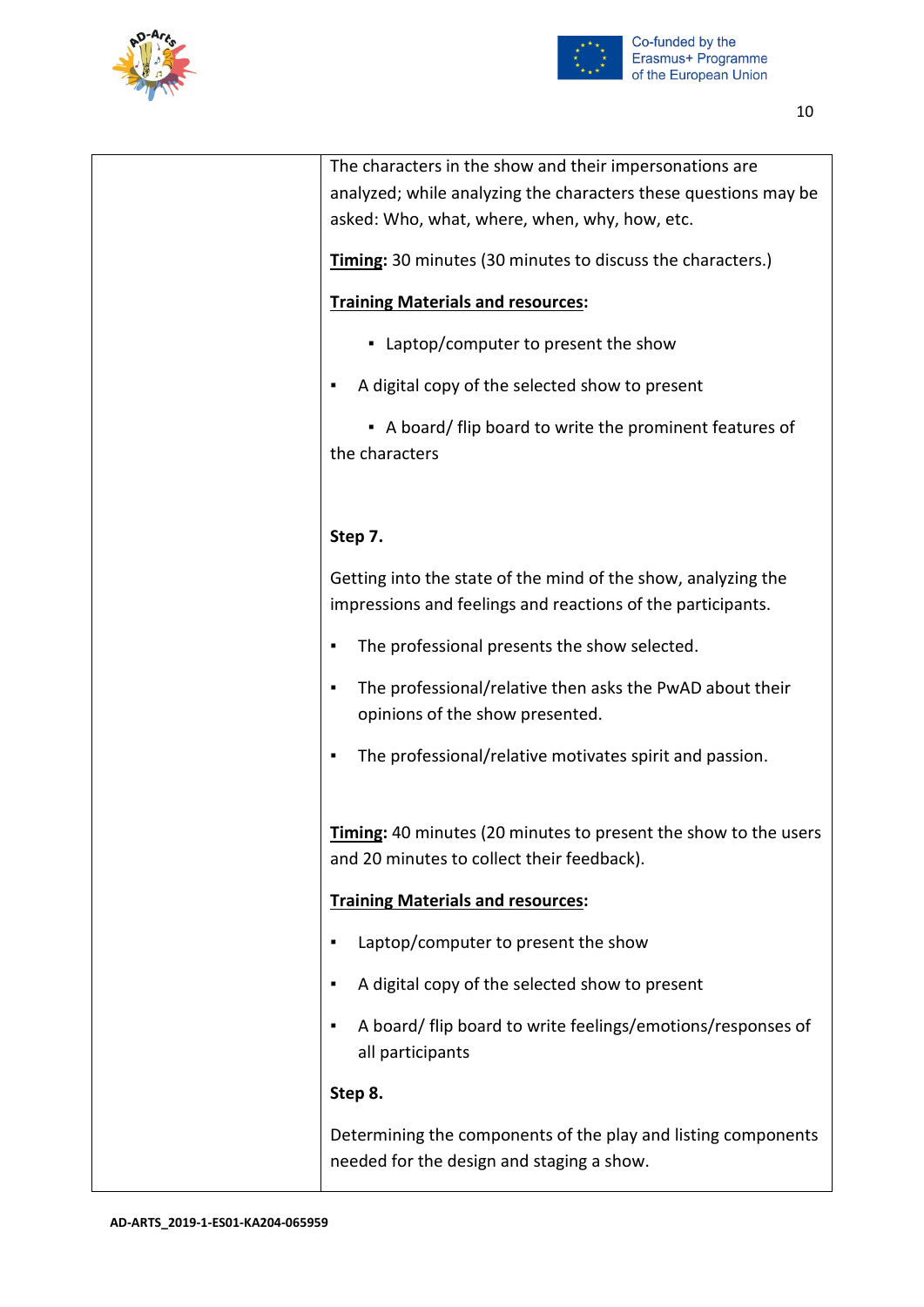



|                                                    | Asking which topics, they were inclined to while designing and<br>staging a show and putting those topics on the board (e.g. script,<br>casting, music, stage-setting, etc.) |
|----------------------------------------------------|------------------------------------------------------------------------------------------------------------------------------------------------------------------------------|
|                                                    | Timing: 30 minutes (30 minutes with users discussing the<br>components of the show).                                                                                         |
|                                                    | <b>Training Materials and resources:</b>                                                                                                                                     |
|                                                    | A board/ flip board to write the components of the show.<br>٠                                                                                                                |
|                                                    | <b>Training Materials and Resources</b>                                                                                                                                      |
|                                                    | Sheets of paper and pencils.<br>٠                                                                                                                                            |
|                                                    | Guidelines for trainers: examples of this action.<br>٠                                                                                                                       |
|                                                    | Guidelines for trainers how to communicate with PwAD.<br>٠                                                                                                                   |
|                                                    | Guidelines for using ICT<br>٠                                                                                                                                                |
| PA. Development of main                            | Step 1.                                                                                                                                                                      |
| scenography elements<br>through several techniques | Analysis of the stage-setting of the show:                                                                                                                                   |
| (painting, sculpture, etc.)                        | Discussing the details present in the stage-setting.<br>٠                                                                                                                    |
|                                                    | Discussing what needs to be done.<br>٠                                                                                                                                       |
|                                                    | Discussing what can be done.<br>٠                                                                                                                                            |
|                                                    | <b>Timing:</b> 30 minutes (20 minutes with users and 10 minutes to<br>prepare everything before and after the action finishes).                                              |
|                                                    |                                                                                                                                                                              |
|                                                    | <b>Training Materials and resources:</b>                                                                                                                                     |
|                                                    | Laptop/computer/tablet, etc.<br>٠                                                                                                                                            |
|                                                    | A digital copy of the selected show to present.<br>٠                                                                                                                         |
|                                                    |                                                                                                                                                                              |
|                                                    | Step 2.                                                                                                                                                                      |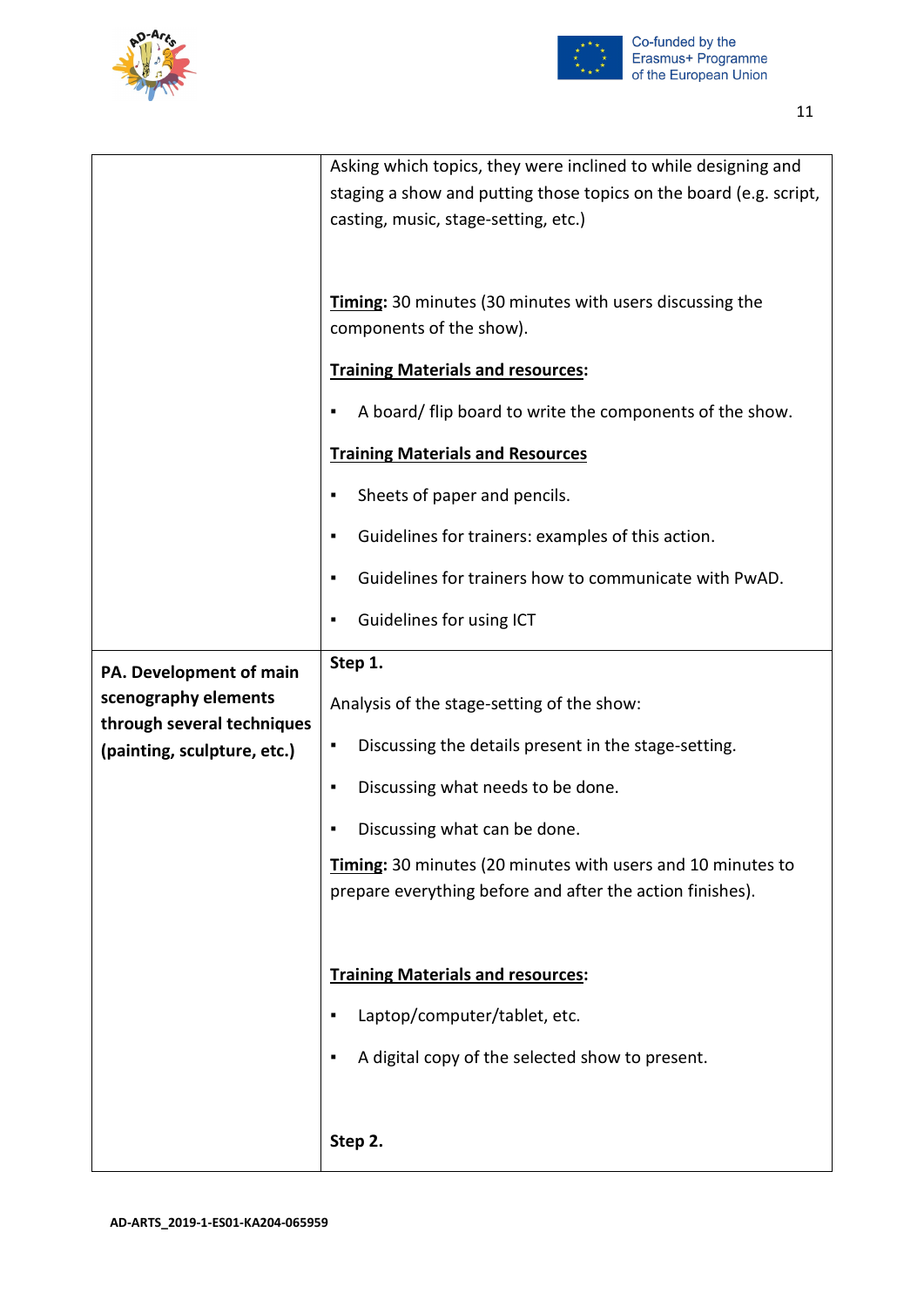



| Analysis of the music of the show:                           |
|--------------------------------------------------------------|
| Discussing the music/songs/melodies used in the show.<br>٠   |
| Discussing what needs to be done.<br>٠                       |
| Discussing what can be done (sing live/playback, etc.).<br>٠ |
|                                                              |
| Timing: 30 minutes (20 minutes with users and 10 minutes to  |
| prepare everything before and after the action finishes).    |
|                                                              |
| <b>Training Materials and resources:</b>                     |
| Laptop/computer/tablet, etc.                                 |
| A digital copy of the selected show to present.<br>٠         |
| A CD player.<br>٠                                            |
| Copy of the show music.<br>٠                                 |
|                                                              |
| Step 3.                                                      |
| Analysis of the lighting of the show:                        |
| Discussing the lighting used in the show.<br>٠               |
| Discussing what needs to be done.<br>٠                       |
| Discussing what can be done.<br>٠                            |
| Timing: 30 minutes (20 minutes with users and 10 minutes to  |
| prepare everything before and after the action finishes).    |
|                                                              |
| <b>Training Materials and resources:</b>                     |
| Laptop/computer/tablet, etc.<br>٠                            |
|                                                              |
| A digital copy of the selected show to present<br>٠          |
|                                                              |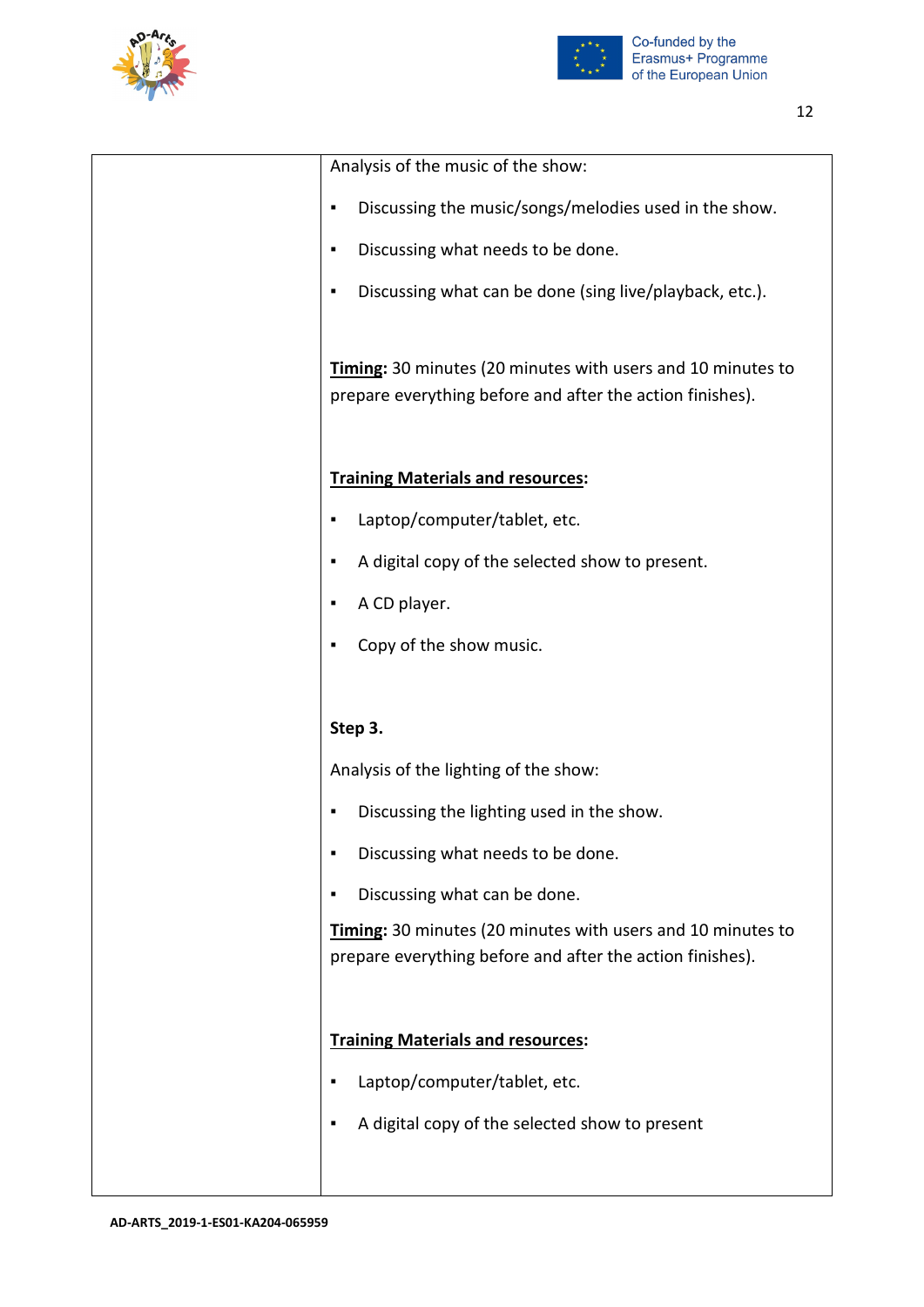



| Step 4.                                                                                                                  |
|--------------------------------------------------------------------------------------------------------------------------|
| Analysis of the makeup of the show:                                                                                      |
| Discussing the makeup used in the show.<br>٠                                                                             |
| Discussing what needs to be done.<br>٠                                                                                   |
| Discussing what can be done.<br>٠                                                                                        |
| Timing: 30 minutes (20 minutes with users and 10 minutes to<br>prepare everything before and after the action finishes). |
| <b>Training Materials and resources:</b>                                                                                 |
| Laptop/computer/tablet, etc.<br>٠                                                                                        |
| A digital copy of the selected show to present<br>٠                                                                      |
|                                                                                                                          |
| Step 5.                                                                                                                  |
| Analysis of the poster/brochure for the show:                                                                            |
| Discussing what kind of a poster/brochure can be prepared<br>٠<br>to announce the show.                                  |
| Discussing what needs to be done.<br>٠                                                                                   |
| Discussing what can be done                                                                                              |
|                                                                                                                          |
| Timing: 30 minutes (20 minutes with users and 10 minutes to<br>prepare everything before and after the action finishes). |
| <b>Training Materials and resources:</b>                                                                                 |
| Laptop/computer/tablet, etc.<br>٠                                                                                        |
| A digital copy of the selected show to present<br>٠                                                                      |
| Step 6.                                                                                                                  |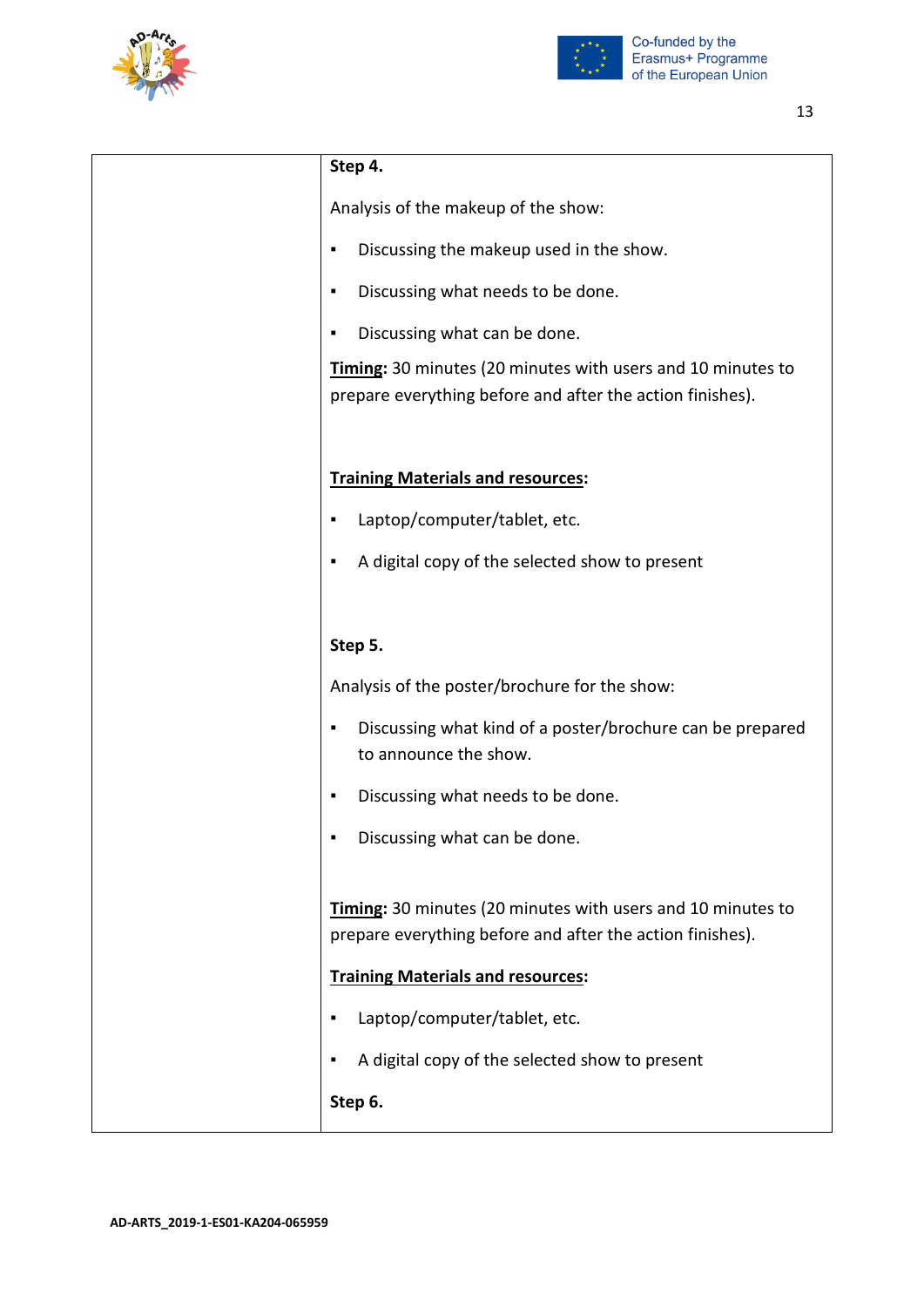



|                          | Actual development of the main scenography through painting,<br>sculpture etc. based on the analysis and decisions made in the<br>above steps.                                                          |
|--------------------------|---------------------------------------------------------------------------------------------------------------------------------------------------------------------------------------------------------|
|                          | Timing: 150 minutes (10 minutes to prepare everything before<br>and after the action finishes, 20 minutes with users explaining<br>things to do, 3 sessions each one 40-minute-long for<br>production). |
|                          | <b>Training Materials and resources:</b>                                                                                                                                                                |
|                          | Laptop/computer/tablet, etc.<br>٠                                                                                                                                                                       |
|                          | A digital copy of the selected show to present<br>٠                                                                                                                                                     |
|                          | Material to build the stage-setting such as paint, canvas, clay,<br>٠<br>cloth, etc.                                                                                                                    |
| EA. Selection/making of  | Step 1.                                                                                                                                                                                                 |
| the costume of the play" | Analysis of the costumes of the show                                                                                                                                                                    |
|                          | Discussing the details of the costumes used in the show<br>٠                                                                                                                                            |
|                          | Discussing what needs to be done<br>٠                                                                                                                                                                   |
|                          | Discussing what can be done<br>٠                                                                                                                                                                        |
|                          | Timing: 30 minutes (20 minutes with users and 10 minutes to<br>prepare everything before and after the action finishes).                                                                                |
|                          | <b>Training Materials and resources:</b>                                                                                                                                                                |
|                          |                                                                                                                                                                                                         |
|                          | Laptop/computer/tablet, etc.<br>٠                                                                                                                                                                       |
|                          | A digital copy of the selected show to present<br>٠                                                                                                                                                     |
|                          |                                                                                                                                                                                                         |
|                          | Step 2.                                                                                                                                                                                                 |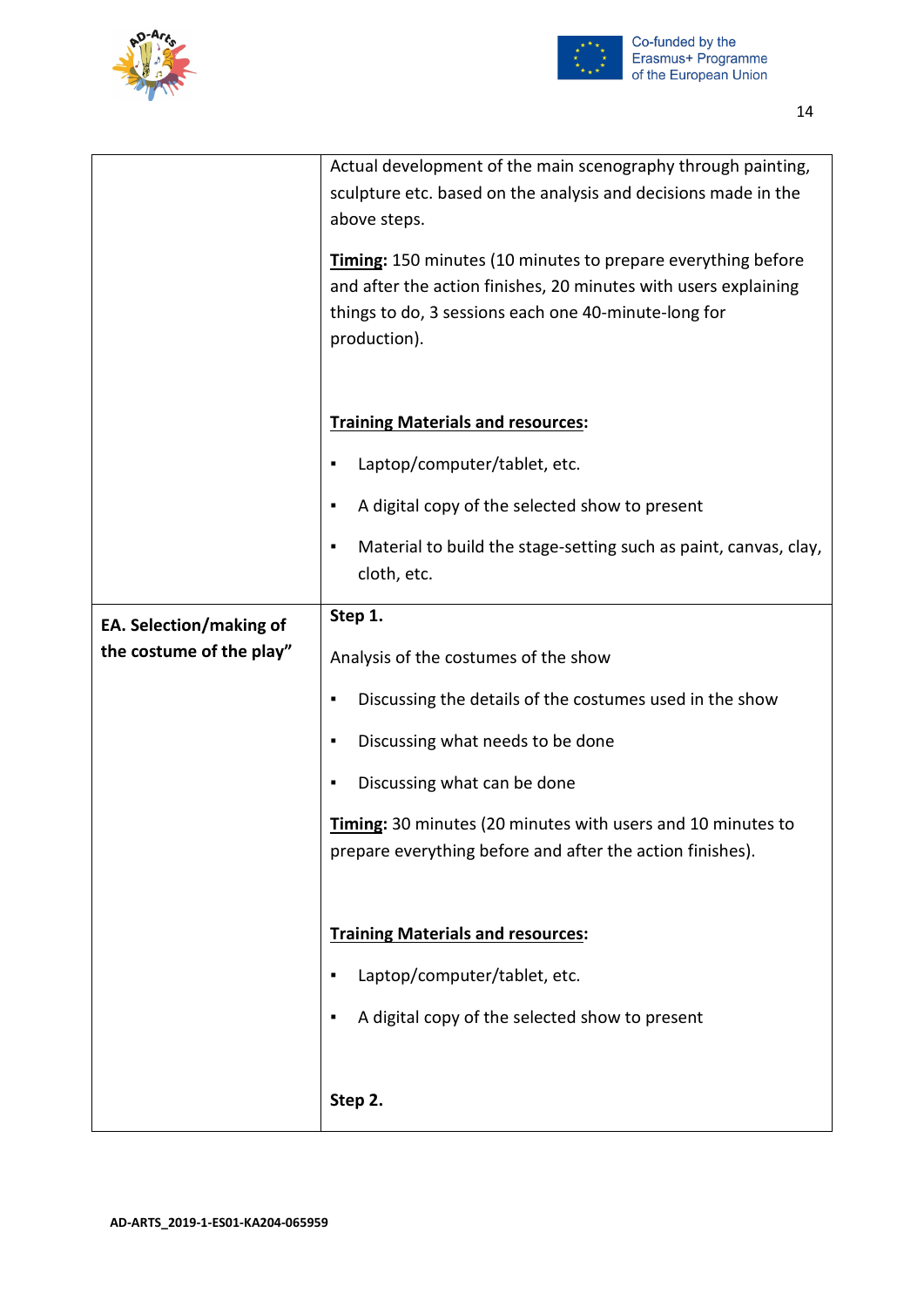



| Actual development/procurement of the costumes. Based on<br>the analysis and decisions made in the above step.                                                                                                                                                 |
|----------------------------------------------------------------------------------------------------------------------------------------------------------------------------------------------------------------------------------------------------------------|
| The costume is a tool that includes clothes that can reflect the<br>mood, occupation, status, age, gender and culture of the<br>character to the audience, as well as all accessories such as<br>underwear, hats, umbrellas, fans, jewelry, socks, shoes, etc. |
| The determination of the costumes for each role is discussed<br>with the team members participating in the project and is<br>decided in line with the opinions of the participants.                                                                            |
| The following points are taken into consideration in the costume<br>decision process:                                                                                                                                                                          |
| It should be consistent with the whole production as a<br>whole, especially with other visual elements,                                                                                                                                                        |
| It should be sufficient to describe the character,                                                                                                                                                                                                             |
| It should not outshine the character, but complete it,                                                                                                                                                                                                         |
| It should support the theme, concept and mood of the<br>game, the subject of the scenario, time, place, etc.                                                                                                                                                   |
| It should provide information,                                                                                                                                                                                                                                 |
| It should match the type of play,                                                                                                                                                                                                                              |
| It should be suitable for the structure of the stage,                                                                                                                                                                                                          |
| It should offer comfort that allows the actor/actress to<br>easily perform body movements (weight, high, etc.),                                                                                                                                                |
| It should be suitable for the physical structure of the<br>actor as well as the character,                                                                                                                                                                     |
| It should be easy to wear and take off during stage<br>transitions,                                                                                                                                                                                            |
| It should be durable, easy to store and transport,                                                                                                                                                                                                             |
| Its cost must be within the specified budget.                                                                                                                                                                                                                  |
|                                                                                                                                                                                                                                                                |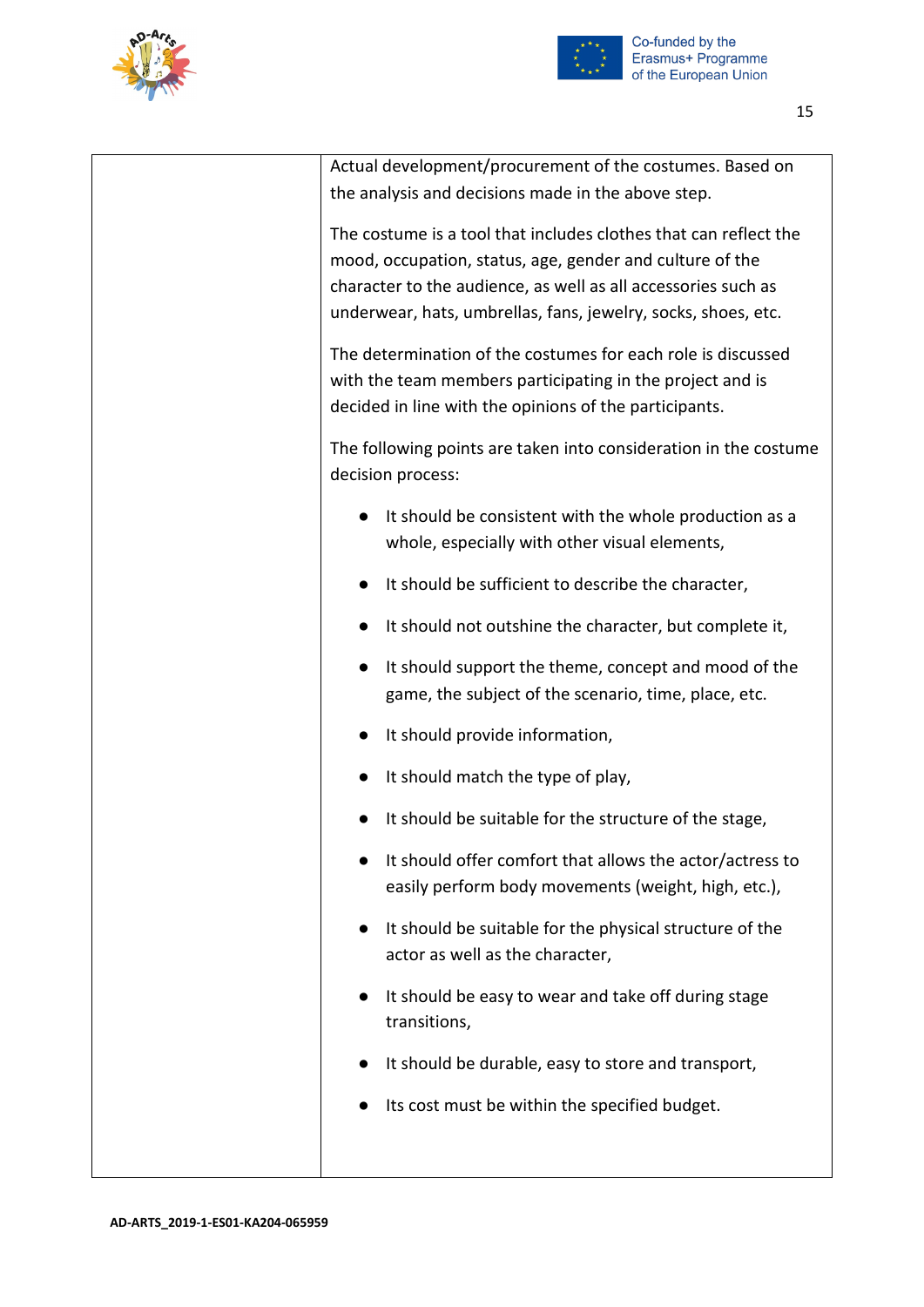



|                                                        | In the light of the above information                                                                                                                                                                                                                                                                                                                      |
|--------------------------------------------------------|------------------------------------------------------------------------------------------------------------------------------------------------------------------------------------------------------------------------------------------------------------------------------------------------------------------------------------------------------------|
|                                                        | - The harmony between the costume and the play to be staged is<br>determined;                                                                                                                                                                                                                                                                              |
|                                                        | - Costumes matching the characters are determined;                                                                                                                                                                                                                                                                                                         |
|                                                        | - Then accessories for the costumes are selected.                                                                                                                                                                                                                                                                                                          |
|                                                        | Support can be requested from the assigned team, volunteers,<br>NGOs and municipalities, environmental cultural centers and<br>theaters for the procurement of costumes and accessories.                                                                                                                                                                   |
|                                                        | Timing: 150 minutes (10 minutes to prepare everything before<br>and after the action finishes, 20 minutes with users deciding<br>which ones to procure and which ones to produce, 3 sessions<br>each one 40-minute-long for production).                                                                                                                   |
|                                                        | <b>Training Materials and resources:</b>                                                                                                                                                                                                                                                                                                                   |
|                                                        | Laptop/computer/tablet, etc.<br>٠                                                                                                                                                                                                                                                                                                                          |
|                                                        | A digital copy of the selected show to present<br>٠                                                                                                                                                                                                                                                                                                        |
|                                                        | Material to make the costumes such as cloth, scissors,<br>٠                                                                                                                                                                                                                                                                                                |
|                                                        | needles, thread, etc.                                                                                                                                                                                                                                                                                                                                      |
|                                                        |                                                                                                                                                                                                                                                                                                                                                            |
| EA. ICTs or Apps that can<br>help to develop the Stage | https://www.kitchentableclassroom.com/printable-paper-doll-<br>templates/                                                                                                                                                                                                                                                                                  |
|                                                        | <b>DesignMyRoom</b>                                                                                                                                                                                                                                                                                                                                        |
|                                                        | Design My Room is a free app in which users can design all kinds<br>of room interior, houses and decoration. The game is very<br>intuitive and includes a lot of templates and objects, such as<br>furniture, decoration and colours. The app can be used to<br>stimulate the creativity of PwAD to design the scenarios and the<br>stage of the activity. |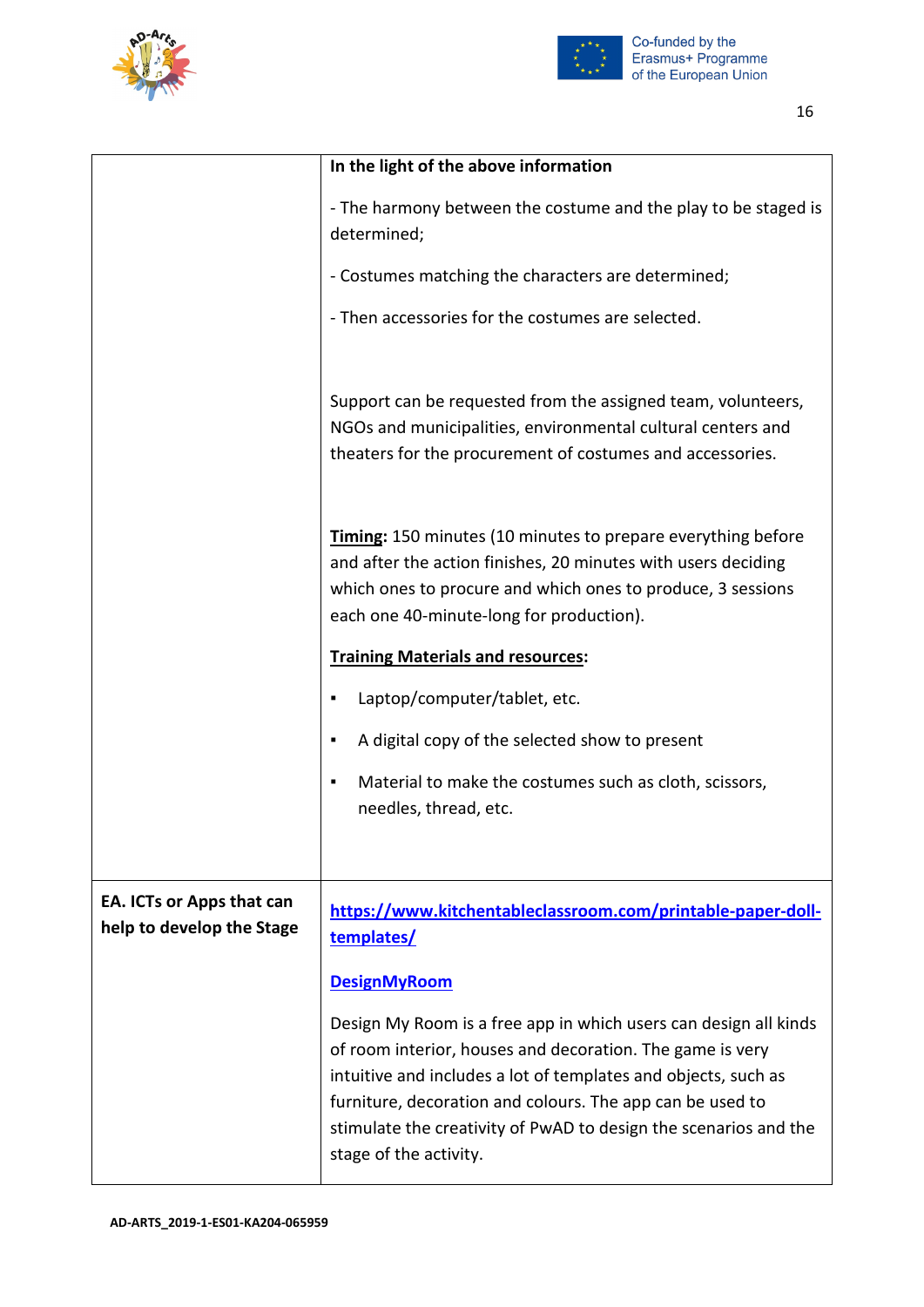



## **[Script Rehearser](https://play.google.com/store/apps/details?id=com.rehearser.rehearser3free)**

|                | This app is a useful tool to prepare and memorize the scripts of<br>the show. Text can be written, imported from PDF or directly<br>recorded from the voice of the users. The app also includes a<br>voice synthesizer that reads the written texts. Script Rehearser<br>can be configured to support four types of learning style: Listen<br>Along to let the app read all the script, Wait for me in which the<br>app pauses for each of the lines until the user is ready to<br>continue, Repeat for Confirmation, which leaves a gap for to say<br>the line, then automatically speaks the line for confirmation and<br>carries on and lastly, Run through which just leaves the gap for<br>the user text. |
|----------------|----------------------------------------------------------------------------------------------------------------------------------------------------------------------------------------------------------------------------------------------------------------------------------------------------------------------------------------------------------------------------------------------------------------------------------------------------------------------------------------------------------------------------------------------------------------------------------------------------------------------------------------------------------------------------------------------------------------|
|                | The app has very good ratings but some negative points related<br>to errors in the automatic reading of the text.                                                                                                                                                                                                                                                                                                                                                                                                                                                                                                                                                                                              |
|                | <b>MyTheater</b>                                                                                                                                                                                                                                                                                                                                                                                                                                                                                                                                                                                                                                                                                               |
|                | This app allows users to set-up and design the implementation<br>of the audio-visual artistic work that can be used in theatre,<br>cinema or radio. The user has to select the repertoire,<br>background music and sound effects to assemble a panel of<br>sounds ready to play exactly as it was designed to play during<br>the show. The app has a payment version (0.99 $\epsilon$ ) with no ads<br>and more sound elements.                                                                                                                                                                                                                                                                                |
|                | The app has very positive comments.                                                                                                                                                                                                                                                                                                                                                                                                                                                                                                                                                                                                                                                                            |
|                | <b>Fashion Design Makeover</b>                                                                                                                                                                                                                                                                                                                                                                                                                                                                                                                                                                                                                                                                                 |
|                | This app is somehow children oriented but it enables costume<br>designs including several complements. The app contains<br>advertisements and in-app purchases.                                                                                                                                                                                                                                                                                                                                                                                                                                                                                                                                                |
| <b>Closure</b> | Exhibition of the work done throughout the activity (preferably<br>open to public in the Day Care Center)                                                                                                                                                                                                                                                                                                                                                                                                                                                                                                                                                                                                      |
|                | Prepare an exhibition with the pieces, paintings, costumes, etc.<br>done/attempted.                                                                                                                                                                                                                                                                                                                                                                                                                                                                                                                                                                                                                            |
|                | Timing: 60 minutes.                                                                                                                                                                                                                                                                                                                                                                                                                                                                                                                                                                                                                                                                                            |